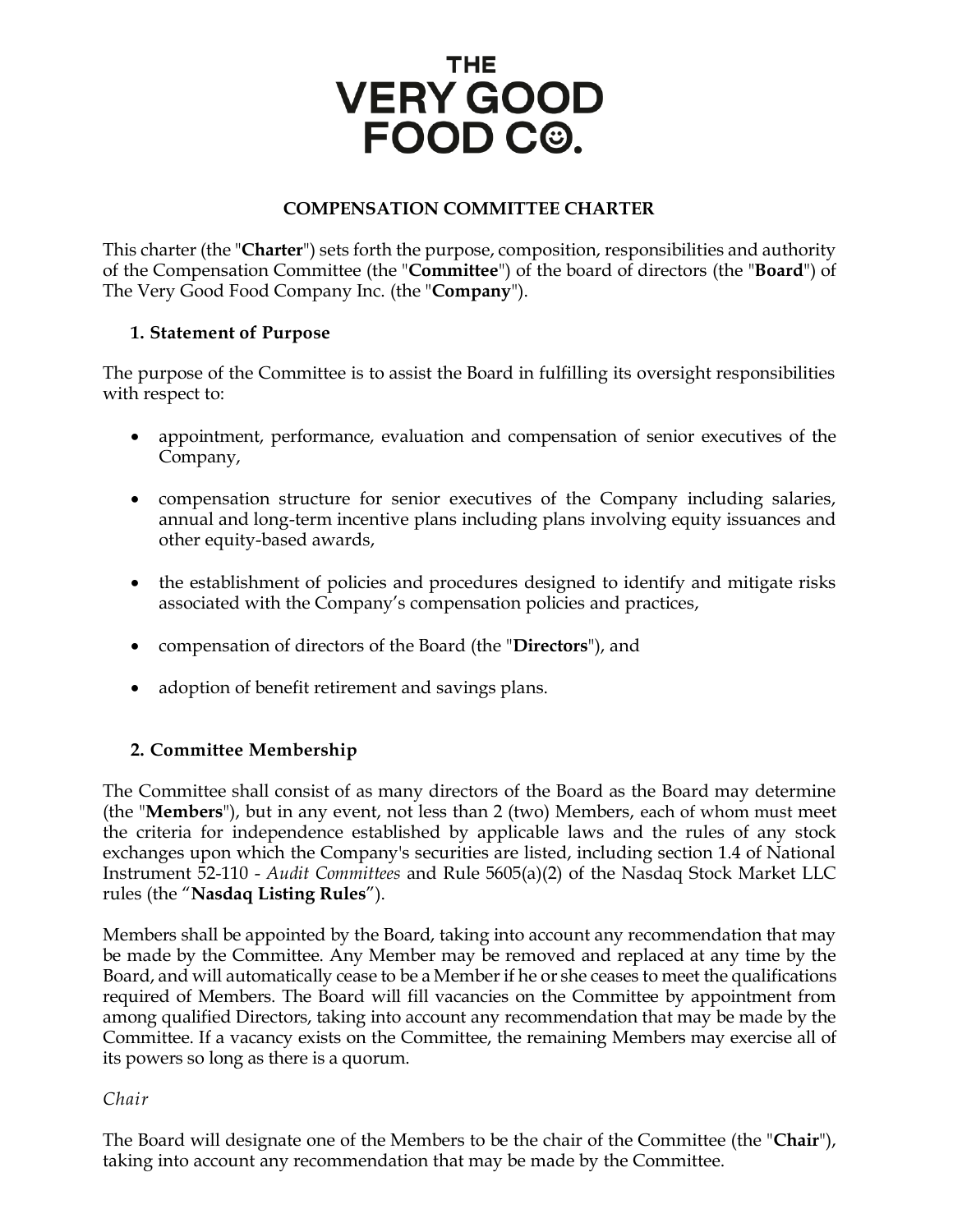# THE **VERY GOOD** FOOD C<sup>®</sup>.

#### *Qualifications*

At least 2 (two) Members shall be independent as described above. Members should be familiar with compensation and human resources matters.

#### *Attendance of Ex Officio Members, Management and other Persons*

The Committee may invite, at its discretion, senior executives of the Company or such persons as it sees fit to attend meetings of the Committee and to take part in the discussion and consideration of the affairs of the Committee. The Committee may also require senior executives or other employees of the Company to produce such information and reports as the Committee may deem appropriate in the proper exercise of its duties. Senior executives and other employees of the Company shall attend a Committee meeting if invited by the Committee. The Committee will meet without senior executives in attendance for a portion of any meeting of the Committee and the Chief Executive Officer of the Company (the "**Chief Executive Officer**") may not be present during any portion of a Committee meeting in which deliberation or any vote regarding his or her compensation occurs.

# *Delegation*

Subject to applicable law, the Committee may delegate any or all of its functions to any of its Members or any sub-set thereof, or other persons, from time to time as it sees fit.

# **3. Committee Operations**

#### *Meetings*

The Chair, in consultation with the other Members, shall determine the schedule and frequency of meetings of the Committee. Meetings of the Committee shall be held at such times and places as the Chair may determine. To the extent possible, advance notice of each meeting will be given to each Member unless all Members are present and waive notice, or if those absent waive notice before or after a meeting. Members may attend all meetings of the Committee either in person or by telephone, video or other electronic means. Powers of the Committee may also be exercised by written resolutions signed by all Members.

#### *Agenda and Reporting*

To the extent possible, in advance of every regular meeting of the Committee, the Chair shall prepare and distribute, or cause to be prepared and distributed, to the Members and others as deemed appropriate by the Chair, an agenda of matters to be addressed at the meeting together with appropriate briefing materials. The Committee may require senior executives and other employees of the Company to produce such information and reports as the Committee may deem appropriate in order for it to fulfill its duties.

The Chair shall report to the Board on the Committee's activities since the last Board meeting. However, the Chair may report orally to the Board on any matter in his or her view requiring the immediate attention of the Board. Minutes of each meeting of the Committee shall be circulated to the Directors upon request following approval of the minutes by the Members. The Committee shall oversee the preparation of, review and approve the executive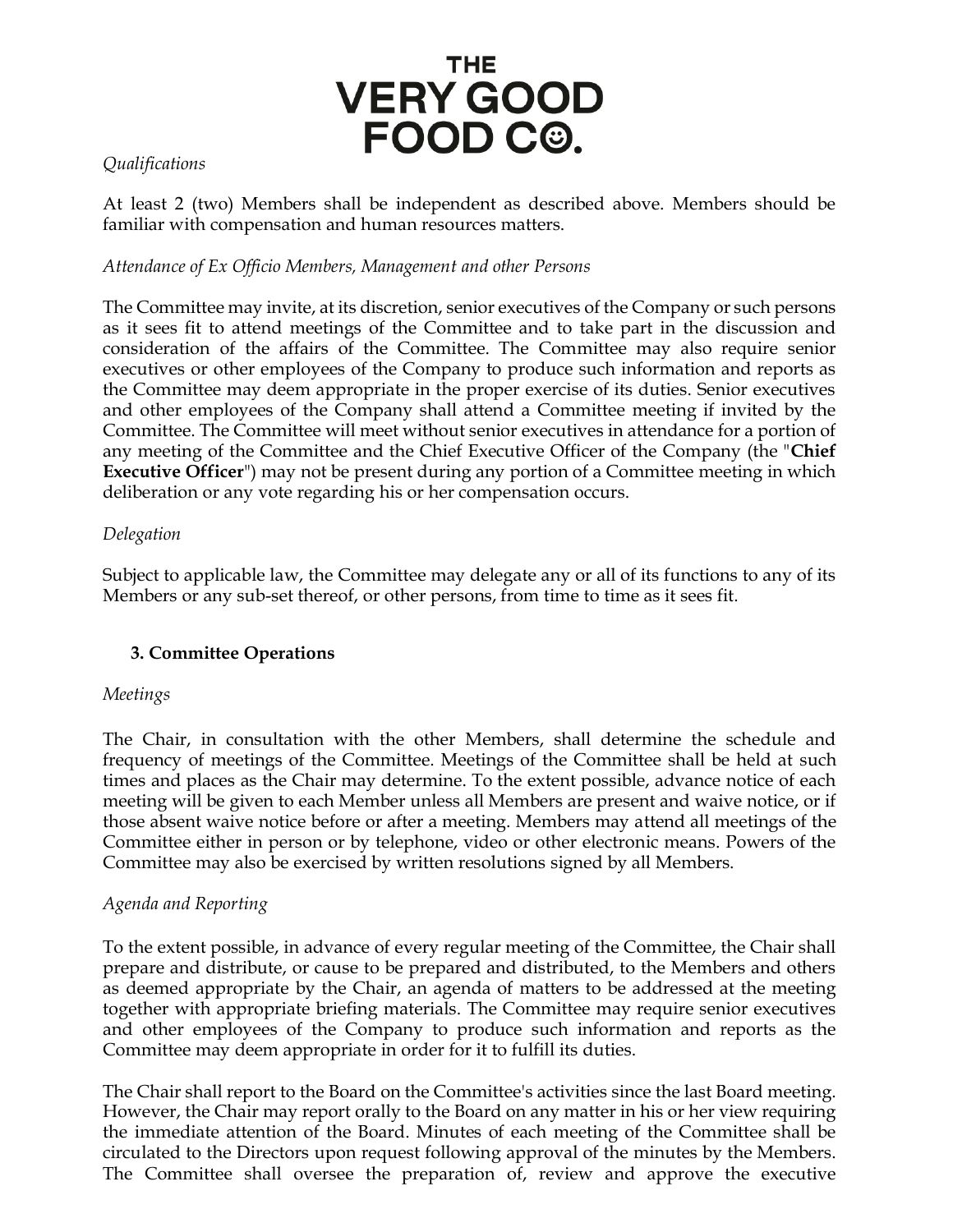

applicable public disclosure of the Company.

#### *Minutes*

Minutes shall be kept of all meetings of the Committee. The minutes shall include copies of all resolutions passed at each meeting, shall be maintained with the Company's records, and shall be available for review by members of the Committee, the Board and the external auditor.

#### *Quorum and Procedure*

A quorum for any meeting of the Committee will be a simple majority. The procedure at meetings will be determined by the Committee. The powers of the Committee may be exercised at a meeting where a quorum is present or by resolution in writing signed by all Members. In the absence of the Chair, the Committee may appoint one of its other Members to act as Chair of any meeting.

Each Member will have one vote and decisions of the Committee will be made by an affirmative vote of the majority. The Chair will not have a deciding or casting vote in the case of an equality of votes.

#### *Exercise of Power between Meetings*

Between meetings, the Chair, or any Member designated for such purpose by the Committee, may, if required in the circumstance, exercise any power delegated by the Committee on an interim basis. The Chair or other designated Member will promptly report to the other Members in any case in which this interim power is exercised.

#### **4. Duties and Responsibilities**

The Committee is responsible for performing the duties set out below and any other duties that may be assigned to it by the Board as well as any other functions that may be necessary or appropriate for the performance of its duties.

#### *Performance Objectives*

Annually review the performance objectives for the Chief Executive Officer and other senior executives of the Company as determined by the Committee or the Board and, in the Committee's discretion, recommend any changes to the Board for consideration.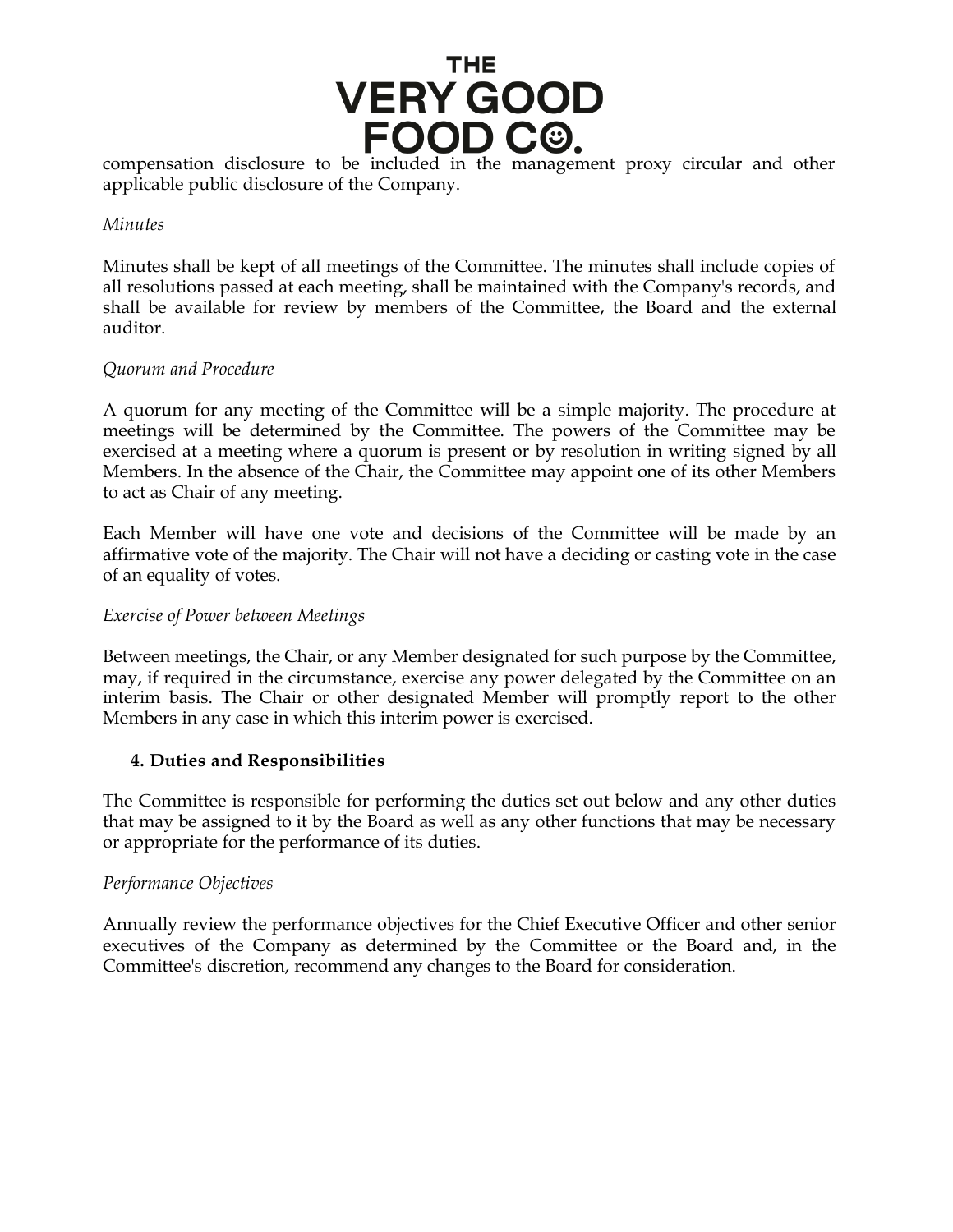

### *Evaluation of Performance*

Annually review and evaluate the performance of the Chief Executive Officer in light of preestablished performance objectives and report its conclusions to the Board.

# *Chief Executive Officer Compensation*

Annually review the compensation for the Chief Executive Officer and, in the Committee's discretion, recommend any changes to the Board for consideration.

# *Executive Management Compensation*

Annually review the Chief Executive Officer's recommendations for the senior executives' compensation and evaluation of performance objectives and, in the Committee's discretion, recommend any changes to the Chief Executive Officer for consideration.

# *Equity Incentive Plans*

The Committee shall, in conjunction with the senior executives, administer the stock option plan and such other similar plans as established by the Board.

#### *Oversight over Compensation Risk*

Review and discuss, at least annually:

- the relationship between the Company's risk management policies, corporate strategy and compensation of senior executives; and
- the Company's compensation approach, policies and practices to ensure that they encourage senior executives to consider the risks related to their decisions and actions and that they do not encourage unnecessary or inappropriate risk taking.

#### *Directors' Compensation*

Annually review the compensation of Directors and, in the Committee's discretion, recommend any changes to the Board for consideration.

#### *Other Duties*

Direct and supervise the investigation into any matter brought to its attention within the scope of the Committee's duties. Perform such other duties as may be assigned to it by the Board from time to time or as may be required by applicable law.

# **5. The Committee Chair**

In addition to the responsibilities of the Chair described above, the Chair has the primary responsibility for overseeing and reporting on the evaluations to be conducted by the Committee, as well as monitoring developments with respect to compensation practices in general and reporting to the Committee on any related significant developments.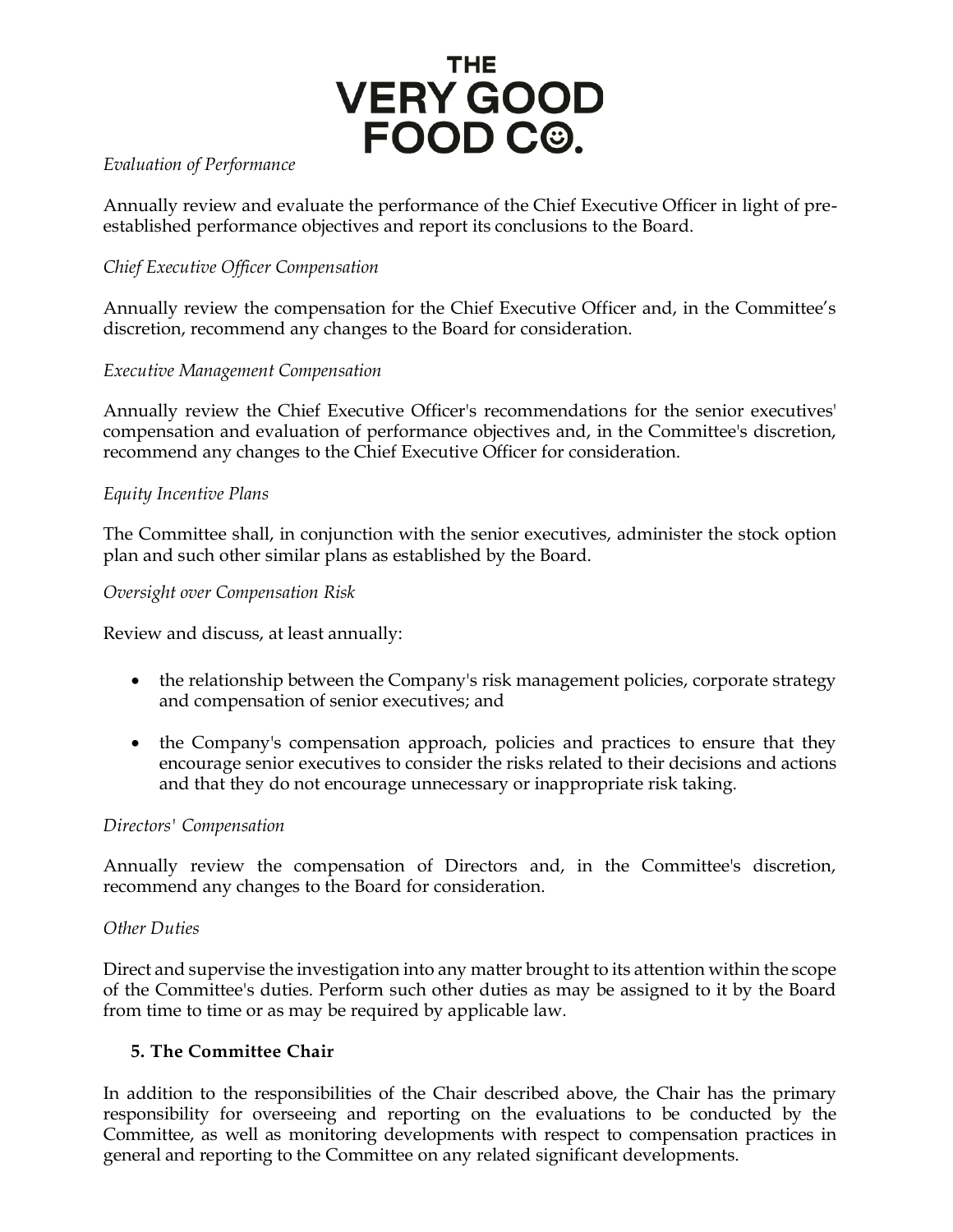

#### **6. Access to Information and Authority to Retain Independent Advisors**

The Committee shall be granted unrestricted access to all information regarding the Company that is necessary or desirable to fulfill its duties and all Directors, officers and employees of the Company will be directed to cooperate as requested by Members.

The Committee has the authority to retain, at the Company's expense, independent legal, financial, compensation consulting and other advisors, consultants and experts to assist the Committee in fulfilling its duties and responsibilities, including sole authority to retain and to approve their fees. The Committee shall select such advisors, consultants and experts after taking into consideration factors relevant to their independence from management and other relevant considerations including those specified in Rule 5605(d)(3)(D) of the Nasdaq Listing Rules. In the particular, the Committee will, in its discretion, as it deems appropriate, select, or receive advice from, a compensation consultant, legal counsel or other adviser to the compensation committee, other than in-house legal counsel, only after taking into consideration the following factors:

- the provision of other services to the Corporation by the person that employs the compensation consultant, legal counsel or other adviser;
- the amount of fees received from the Corporation by the person that employs the compensation consultant, legal counsel or other adviser, as a percentage of the total revenue of the person that employs the compensation consultant, legal counsel or other adviser;
- the policies and procedures of the person that employs the compensation consultant, legal counsel or other adviser that are designed to prevent conflicts of interest;
- any business or personal relationship of the compensation consultant, legal counsel or other adviser with a member of the Committee;
- any securities of the Corporation owned by the compensation consultant, legal counsel or other adviser; and
- any business or personal relationship of the compensation consultant, legal counsel, other adviser or the person employing the adviser with an executive officer of the Corporation.

The Committee will be directly responsible for the appointment, compensation and oversight of the work of any compensation consultant, legal counsel and other adviser retained by the compensation committee;

The Committee shall discharge its responsibilities, and shall assess the information provided by the Company's management and the external advisers, in accordance with its business judgment. Members are entitled to rely, absent knowledge to the contrary, on the integrity of the persons and organizations from whom they receive information, and on the accuracy and completeness of the information provided. Nothing in this Charter is intended or may be construed as imposing on any member of the Committee or the Board a standard of care or diligence that is in any way more onerous or extensive than the standard to which the directors are subject under applicable law. This Charter is not intended to change or interpret the